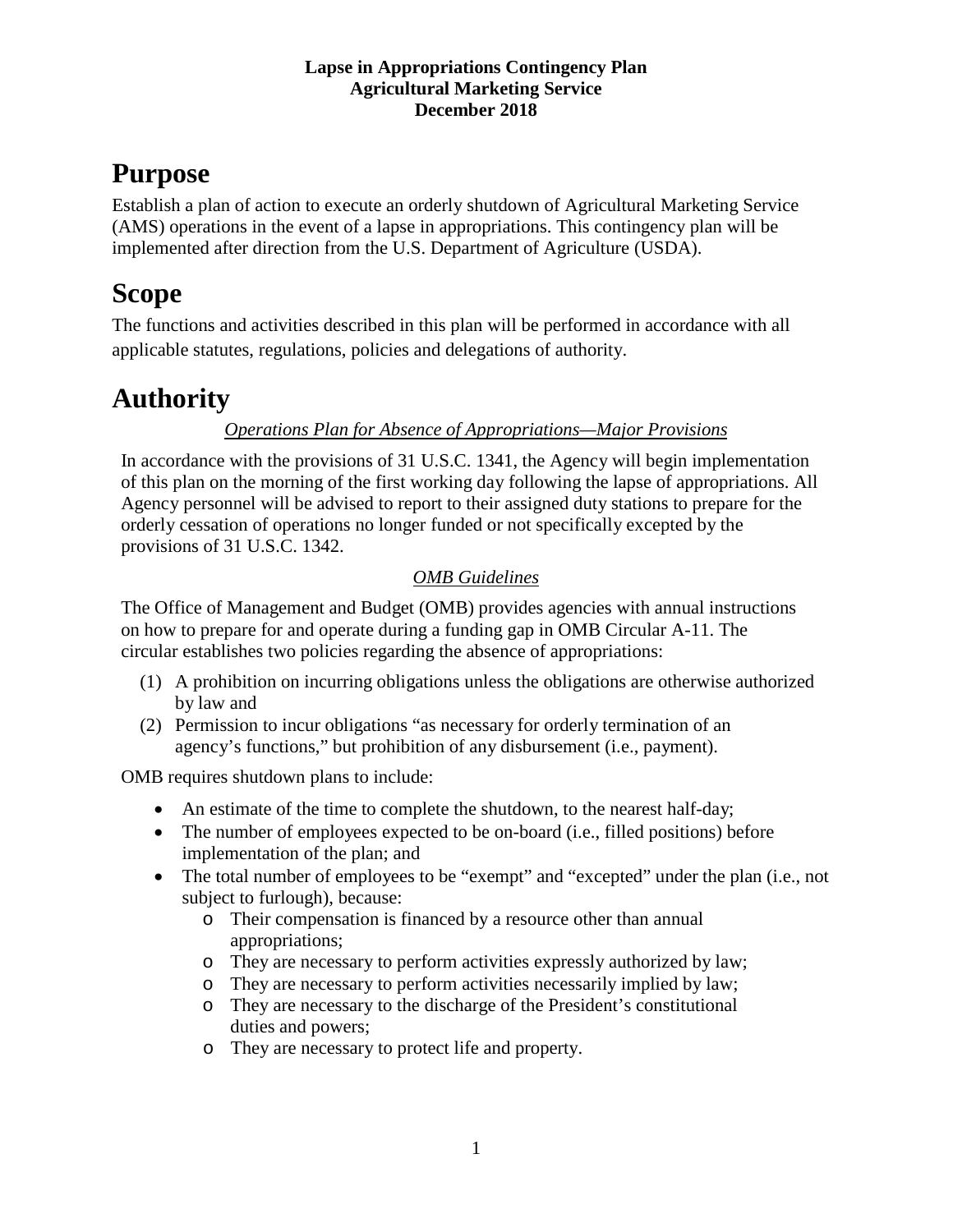OMB Circular A-11, section 124.3, specifies that *OMB will monitor the status of congressional actions on appropriations bills and will notify agencies* [e.g., Department] of Agriculture] *if shutdown plans are to be implemented.*

# **AMS Activities During a Lapse in Appropriations**

AMS activities during a lapse in appropriations fall into four categories:

- Exempt activities fully financed from available funds (resources other than annual appropriations, i.e. funded by user fees, reimbursements, or mandatory appropriations)
- Partially exempt activities partially financed from available funds and partially financed by appropriated funds
- Excepted activities meet the OMB criteria noted above
- Furloughed no available funding source to continue the activity and does meet the requirements to be excepted

## **Exempt Activities**

Employees that are fully funded by funds that are available during a lapse in appropriations are exempt employees. Examples of these funds are:

- Mandatory appropriations (e.g., Commodity Procurement, Farm Bill-funded programs)
- Reserve balances and/or revenues collected for user funded activities (e.g., Grading, Classing, PACA, FGIS)
- Reimbursements advanced collections will be required to continue these operations (e.g., oversight of Research and Promotion Boards)

## **Partially Exempt Activities**

Employees that are funded by multiple funding sources may be partially exempt to the extent their salaries are paid with non-appropriated funding. The following are examples of partially exempt employees.

- Office of the Administrator and its associated Staff Offices
- Deputy Administrators and their Staff Offices *(excludes the National Organic Program Deputy Administrator whose activities are fully financed with appropriated funds)*
- Management and Analysis Program
- Federal Grain Inspection Service Field Management Division and Technical and Science Division

## **Excepted Activities**

Employees that are partially funded or fully funded by appropriated funds may be considered "excepted" if the activity they support meets OMB's criteria.

• The AMS Administrator and Associate Administrators will be maintained to support the Office of the Administrator and its associated Staff Offices will be maintained at a minimal level to support exempted and excepted activities and manage the orderly shutdown process. AMS administrative staff will provide basic services in procurement, contracting, labor and employee relations, human resources, personnel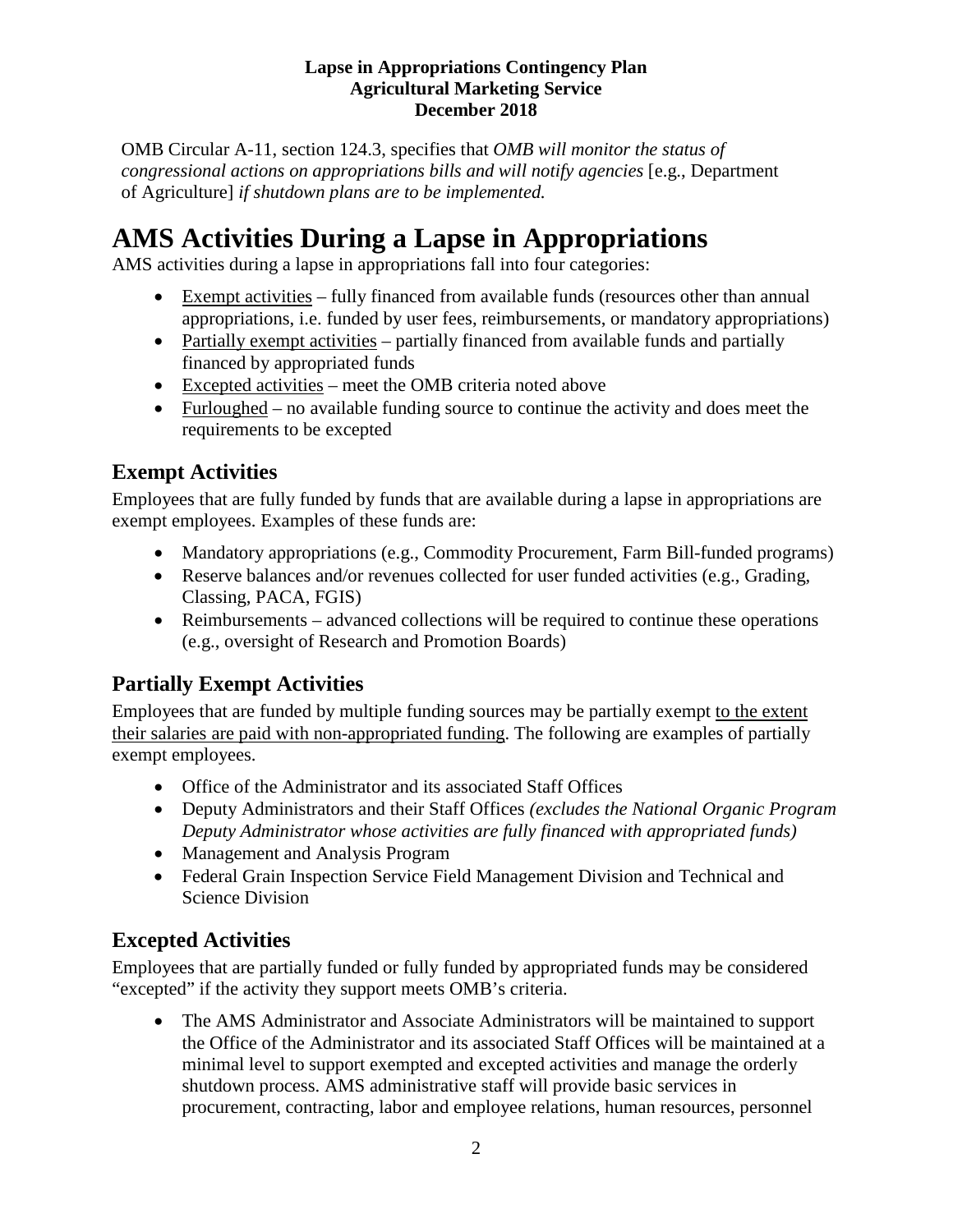actions including death benefits, furlough and staffing actions, payroll, and worker's compensation. Additional staff will provide coordination and guidance to AMS employees during shutdown operations and to exempt and excepted employees during a shutdown. These administrative support employees will service both the exempt and excepted employees. The support is for regularly ongoing work funded other than by annual appropriations and permissible excepted activities. Excepted activities include the Market News program and disaster response for protection of life and property.

- Deputy Administrators and appropriate staff who are fully supported by appropriated funds will be changed to excepted status on an as needed basis to respond to specific issues such as disaster response, food safety support, or agricultural transportation emergencies that arise during their furlough status. The Administrator or Associate Administrators will determine when an employee is brought out of a furlough status and the duration.
- Deputy Administrators and appropriate staff who are partially supported by appropriated funds (partially exempt) will also be excepted on an as needed basis during their furlough periods to respond to specific issues such as disaster response, food safety support, or agricultural transportation emergencies that arise during their furlough status. The Administrator or Associate Administrators will determine when an employee is brought out of a furlough status and the duration.
- The Market News program is an excepted activity based on the criticality of the market news reports to the overall agricultural industry. The Administrator or Associate Administrators, in consultation with the Deputy Administrators, will determine the extent of the excepted activities to minimize market disruption while maintaining adherence to the OMB guidelines.

### **Furloughed Employees**

Furloughed employees include those that work in any programs that are funded 100% with appropriated funds.

### **Shutdown Guidance**

- **Reporting to Work** Unless otherwise instructed by their supervisor, all employees will report to work at their normal reporting time on the first work day following the expiration of a continuing resolution with no subsequent authorization. Employees will be instructed to either begin their excepted activity work or complete any necessary close-down activities and leave their worksite as directed by their supervisor or competent authority.
- **Shutdown activities during 1st Day** AMS employees will primarily need  $\frac{1}{2}$  of a day to complete shutdown activities. However, there are some employees that may need more than 4 hours to close down their activities. Dairy Program's Marketing Agreements and Orders staff will need one full day to coordinate with the Milk Market Administrators on their continuing operations.

Supervisors will make the necessary assignment of duties to ensure an orderly shutdown occurs. Contracting officers will notify contractors of their operating status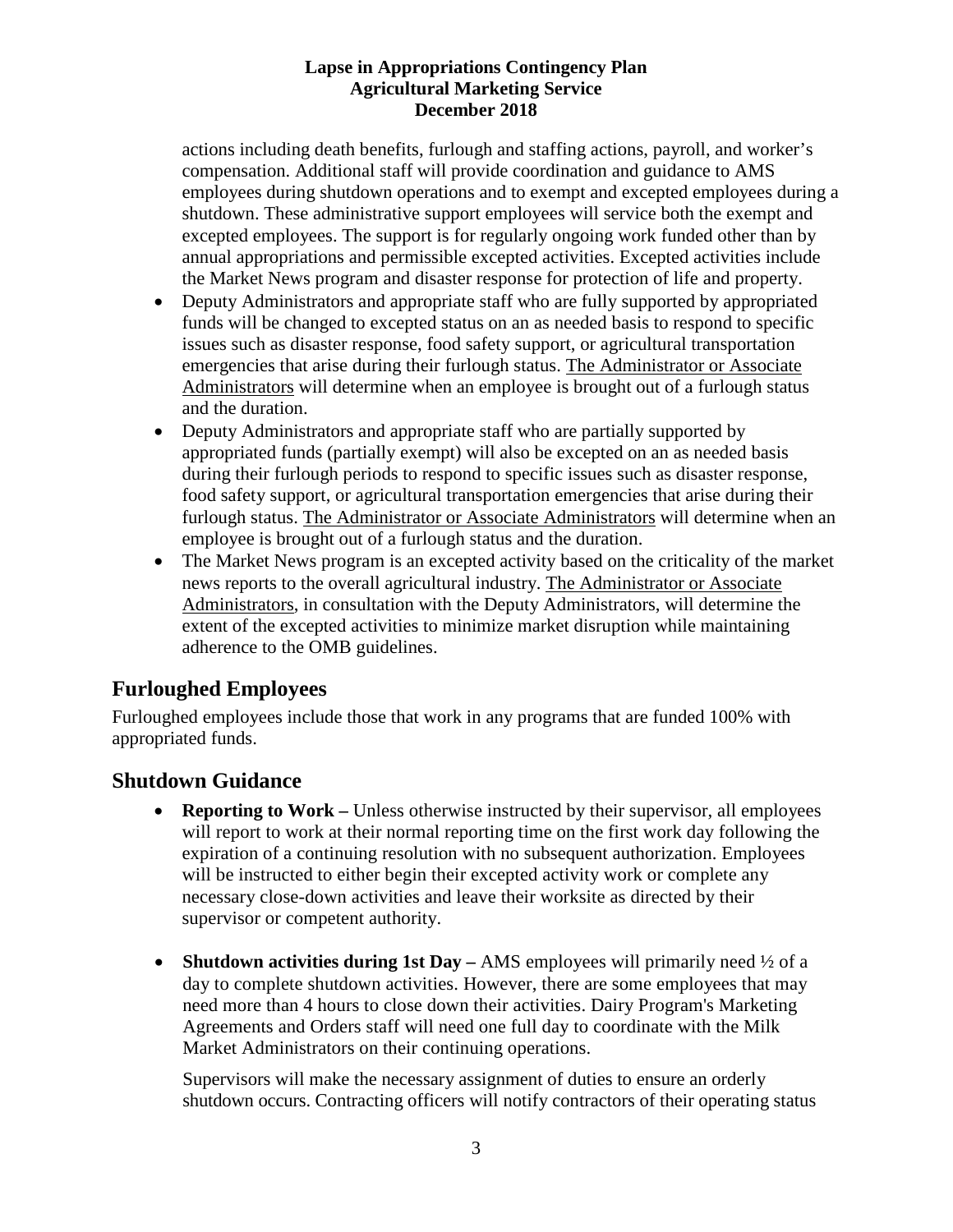and AMS managers will notify cooperating agencies as needed. Shutdown activities will include preparing all records for transfer to the appropriate records holding area, issuing notices of cancellation of ongoing program activities, and inventorying and preparing all personal and real property and facilities for appropriate disposition.

In order to ensure the continuity of operations for exempt activities, program managers will provide a shutdown impact report to the Administrator which will include each Program's budget activities, staff years, location, operating status, activity impact as a result of furloughed staff in other programs or agencies, and any issues with administrative support as a result of reduced support from APHIS or Department offices.

Specific activities to shutdown program operations include, but are not limited to the following:

### **Employee Responsibilities**:

- Protect sensitive and personally identifiable information by securing it in locked files or offices *(includes all PII information)*
- Ensure that all property and records assigned to furloughed employees are accounted for and are appropriately secured
- Cancel meetings and other previously arranged business; inform parties who are involved in Agency matters, such as State governments, other Federal agencies, contractors and private entities of the cessation of normal business
- Cancel any travel in the Concur travel system that was scheduled after the start date of the funding hiatus
- Document the status of assignments and projects so they can be resumed, transferred or otherwise handled when the furlough ends
- Activate standardized 'out of office' message in email to indicate the employee is out of the office until further notice
- Update voice mail to indicate employee is out of the office until further notice
- Record all time worked during the pay period properly in WebTA and submit to approving authority prior to leaving on furlough
- **Ensure there is no open food in the work area; place trash outside of any** locked space
- **Ensure all lights, fans, heaters, etc. are turned off**
- Post signage on office doors indicating closure due to a lapse of funding
- Stop using transit benefits while in furlough status during the lapse of funding
- Employees will not use government-owned computers and electronic devices while in furlough status

### **Supervisor Responsibilities**: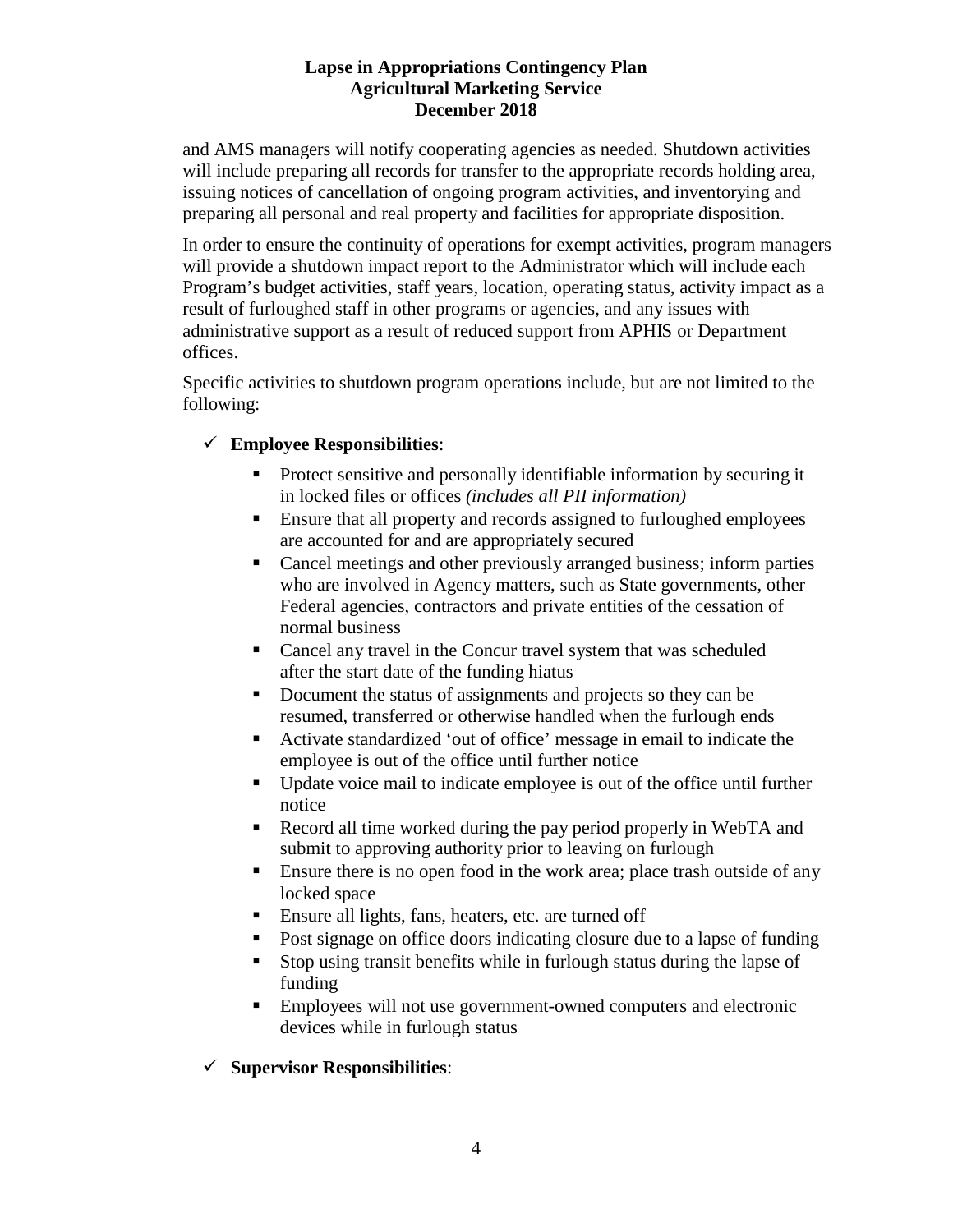- Cancel annual and sick leave scheduled for furloughed employees during the lapse of appropriation *(including leave already started)*. Employees with paid leave *(annual, sick, credit, compensatory, etc.)* scheduled and approved for days designated as furlough days, will not be allowed to take the leave, since furloughs are considered to be nonworkdays. Exempted employees may be allowed to take leave as they would at any other time, since funds are available to pay their salaries
- Advise employees being furloughed that the agency will not accept their voluntary services during a funding hiatus as it is prohibited in the Antideficiency Act
- Advise employees who are furloughed they are not authorized to use Government equipment (laptops, cell phones, etc.) or transit benefits during the funding hiatus as they are not in work status and cannot work voluntarily
- **Ensure shutdown activities have been appropriately completed; secure** the facility, as applicable
- Ensure that emergency contact information for employees is current
- Employees in travel status, who are impacted by a funding hiatus, will be advised to return home prior to the expiration of funding authority. Travel agents will be instructed not to issue airline tickets for activities impacted by a shutdown unless they receive certification from travel coordinators that funds are available. For those employees funded from multiple sources, only travel directly related to programs not impacted by a shutdown should continue and be charged directly to that activity (no distributed accounting should be used)
- Advise travelers that travel may need to be resubmitted in Concur for approval and/or ticketing if applicable
- Certify that all T&As are properly recorded in WebTA before departure
- Suspend transit benefits for furloughed employees

## **AMS Website Information**

AMS will coordinate with MRP IT Services in support of the following items:

- Modify the AMS website to allow public access to information (guidance, forms, etc.) for those AMS programs that continue in operation during a lapse in appropriations.
- Maintain at least one cyber-security specialist on duty during each workday of a funding lapse period to respond to cyber incidents identified by the Agency or reported to AMS by the Department or DHS.

### **Furlough Notice to Employees**

- Furlough notices will follow the guidance and timeline as prescribed by the Department
- In general, each employee to be furloughed will be notified orally and in writing of the decision to furlough. In addition, affected employees will be provided copies of the SF-8 Form (Unemployment Compensation for federal Employees) and questions and answers for furloughed employees, which provide information on a variety of topics, including continuation of benefits coverage. The supervisor will document each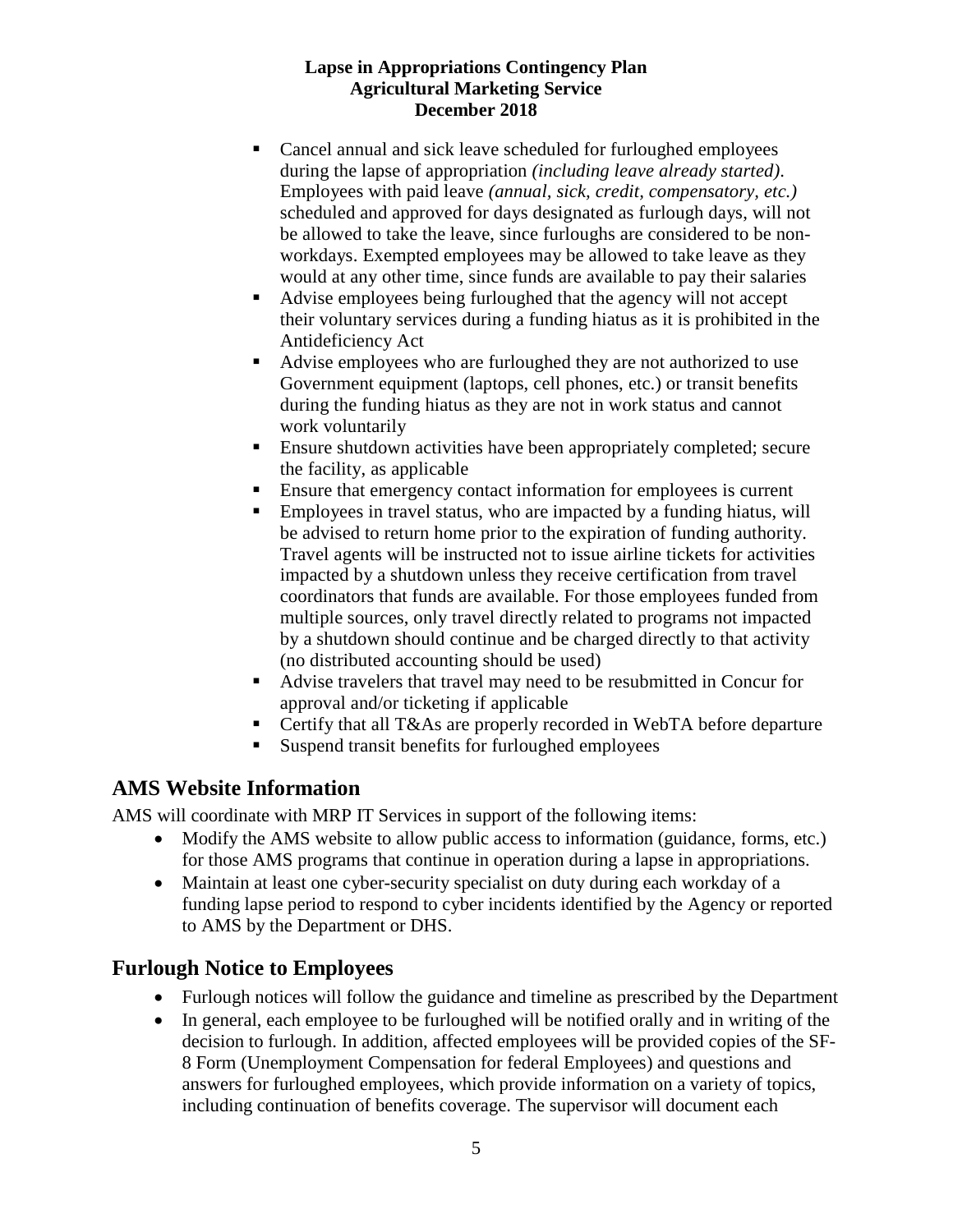employee's receipt of written or verbal notification. The written notice may or may not be provided in advance of the actual furlough date; however, all furloughed employees will receive written notification at some point.

• Employees should be instructed not to report back for duty unless they are notified by official notification (supervisor, OPM) or media sources, that appropriations legislation or a Continuing Resolution has been enacted. Supervisors should ensure that they have a means of contacting employees.

## **Activities Identified to Continue Operations during a Shutdown**

As a result of the way in which certain AMS programs are funded, a lapse in appropriations will have varying impacts on our ability to continue AMS activities. The following AMS programs will continue to operate during the furlough because they are either sustained with nonappropriated funds, mandatory funds (not annually appropriated), or the activity provided from a program is needed for the protection of property:

- 1. Funded by User Fees & Assessments
	- $\checkmark$  Cotton Classing
	- $\checkmark$  Cattles Futures
	- $\checkmark$  Dairy Grading
	- $\checkmark$  Federal Grain Inspection Service (for user fee funded activities only, see below for activities funded by appropriations)
	- $\checkmark$  Laboratory Operations
	- $\checkmark$  Meat Grading
	- $\checkmark$  Perishable Agricultural Commodities (PACA)
- 2. Funded by Mandatory Appropriations
	- $\checkmark$  Commodity Purchase Services
	- $\checkmark$  Farm Bill-funded Activities
	- $\checkmark$  Marketing Agreements & Orders
- 3. Funded by Reimbursements
	- $\checkmark$  Research and Promotion Programs
- 4. Excepted Activities
	- $\checkmark$  Market News and Market News Support Staff

### **Activities Identified to Not Operate During Shutdown**

The following AMS programs are 100% funded with annually appropriated funds and will not be continued during a government shutdown:

- $\checkmark$  Country of Origin Labeling
- Federal Seed
- $\checkmark$  Poultry Grading
- $\checkmark$  Tobacco Grading
- $\checkmark$  Plant Variety Protection Program
- $\checkmark$  Seed Inspection
- $\checkmark$  Quality Assessments and Audits
- $\checkmark$  Specialty Crop Inspections
- $\checkmark$  Milk Market Administration
- $\checkmark$  Fee-funded Warehouse Examinations

- $\checkmark$  National Organic Program
- $\checkmark$  Packers and Stockyards Program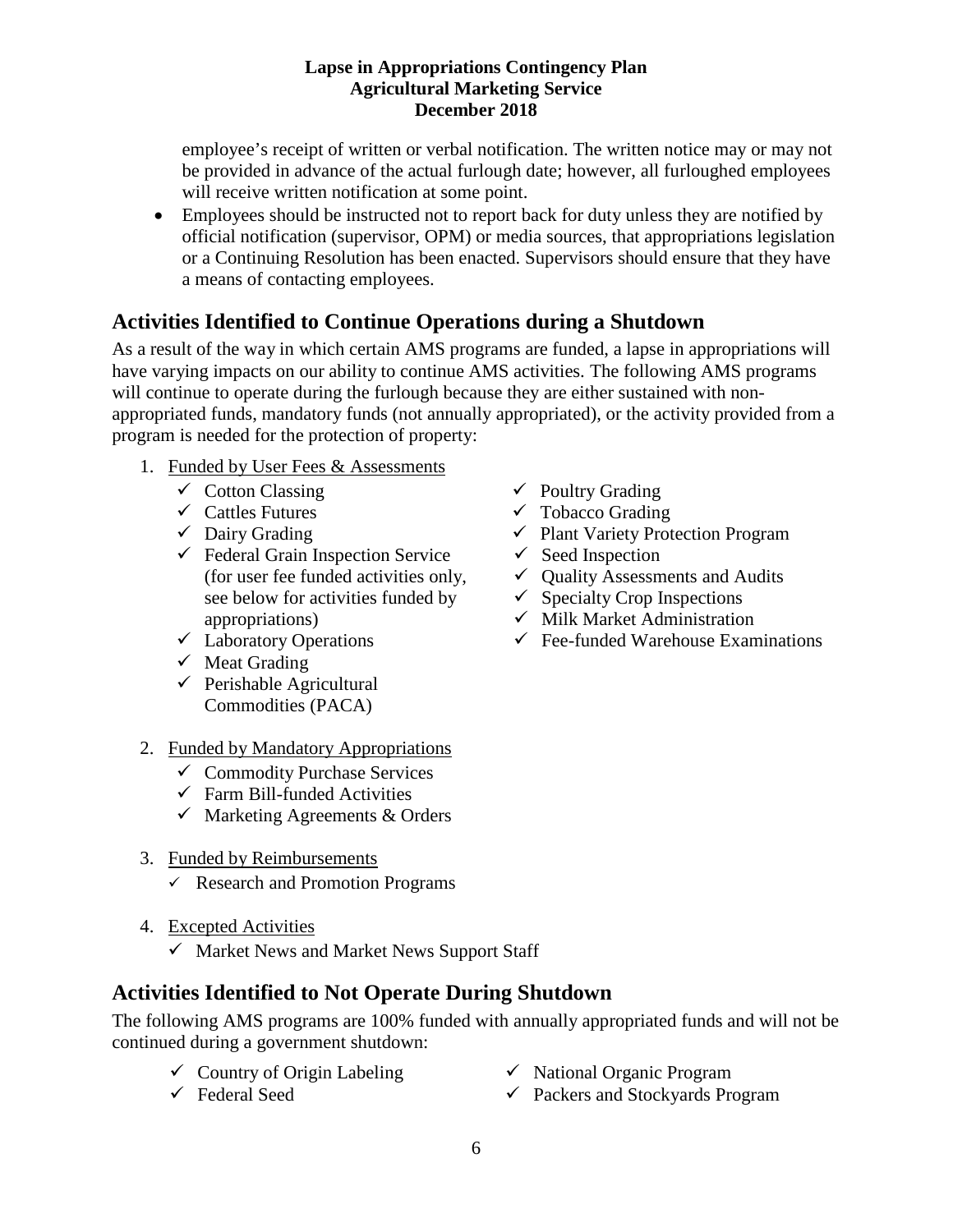- $\checkmark$  Federal-State Marketing  $\checkmark$  Pesticide Data Program
- $\checkmark$  All compliance, standardization,  $\checkmark$  Standardization methods development, and international monitoring activities conducted by the Federal Grain Inspection Service
- $\checkmark$  International Food Procurement
- 
- Improvement Program  $\checkmark$  Shell Egg Surveillance
	-

### **Offices Identified as Partially Funded to Operate During Shutdown**

The following AMS offices are identified for partial furlough based on appropriated funding, but will continue during a government shutdown to the extent their salaries are paid with excepted or exempt funding:

- $\checkmark$  Office of the Administrator and its associated Staff Offices
- $\checkmark$  Deputy Administrators whose programs include exempt and excepted activities and their management staff
- $\checkmark$  Federal Grain Inspection Service Field Management Division and Technical and Science Division
- $\checkmark$  Management & Analysis Program
- $\checkmark$  Transportation & Market Development (Grants oversite management for Farm Bill) Funded grants will continue)
- $\checkmark$  Fair Trade Practices Program

### **External Inter-Agency Administrative Support**

AMS will work with the other USDA agencies that provide administrative services through reimbursable agreements to confirm what services will be available for AMS excepted/exempted employees during a government shutdown. AMS will coordinate with MRP IT Services staff who will provide baseline technical information technology assistance, ensure network security and operations.

# **Short and Long-Term Impacts for Activities Not Operating During Shutdown**

Short-term (1-5 days): A discontinuation of all Packers and Stockyards Program's activities will hinder the program's enforcement of the Packers and Stockyards Act. Similarly, a discontinuation of FGIS' compliance activities will affect AMS' ability to ensure that the U. S. Grain Standards Act, applicable provisions of the Agricultural Marketing Act of 1946, and applicable regulations are implemented accurately and uniformly throughout the official grain inspection and weighing system. The inability to investigate alleged violations could hamper corrective action in the long term. This could have an immediate impact on members of industry if marketing is disrupted or conducted under inappropriate conditions due to the violations.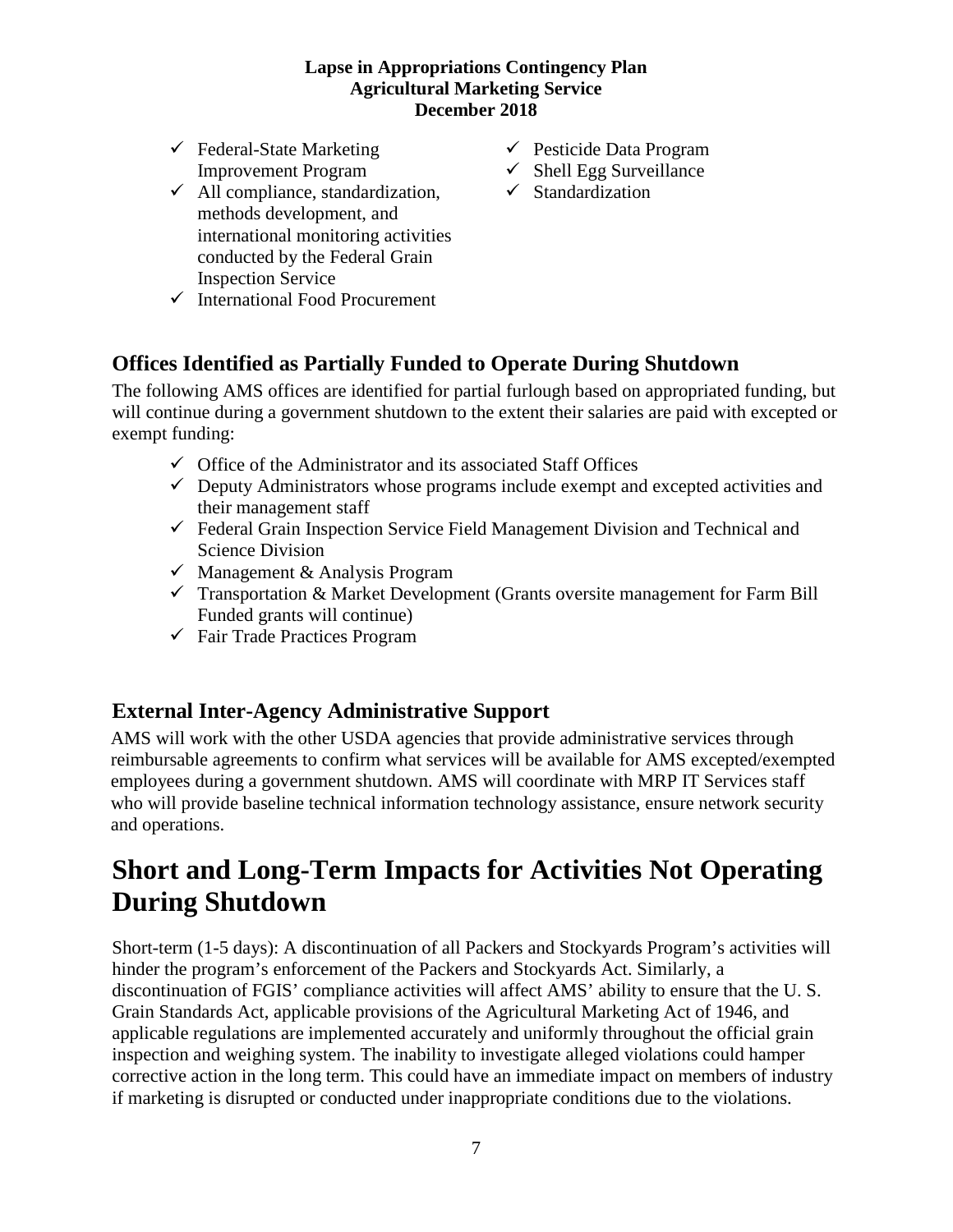Short-term (1-5 days): Methods development activities include applied research or testing that produces new or improved techniques for measuring grain quality. Even a short-term disruption of methods development activities could affect projects where the ongoing collection and testing of new crop samples is critical. AMS' international monitoring programs monitor the quality and weight of grain shipments between origin and destination ports; responds to grain quality or weight complaints received through the Foreign Agricultural Service or other sources; and briefs representatives of importing countries both in the U. S. and abroad on the roles and responsibilities of AMS. Additionally, the international monitoring program works with USDA sister agencies, the Food and Drug Administration, and cooperator organizations to increase awareness of AMS' roles and responsibilities in the U. S. and abroad. One potential impact of shutdown may be a delay in addressing a discrepancy of an urgent nature, should one arise. For example, an importer alleges that a cargo is contaminated with a toxic substance. Such a situation could have a severe adverse impact on the image of American agriculture as a supplier of high quality, wholesome products. Such a situation could also disrupt orderly trade if, for example, the vessel was detained, the cargo was unnecessarily destroyed, or the payment was withheld.

Long-term (2-4 weeks): Suspension of regulatory and oversight activities for longer than a few days will impact the organic industry (National Organic Program), and the specialty crop and dairy industries (Marketing Agreements and Orders). State cooperators that support the Pesticide Data, Country of Origin Labeling, and Federal Seed Act programs will be impacted by suspended operations and halted Federal reimbursements. Reporting on agricultural transportation and market development activities that strongly support communities and smaller farmers/ranchers will not be available. As the timeframe expands, the suspension of appropriated marketing support activities will negatively affect marketing for all agricultural sectors served by AMS.

# **Timing of Shutdown**

Commodity grading and other fee based services operate year-round, but shutdown of operations will have a major impact on producers (farmers/ranchers) when agricultural commodities are ready to move into the marketplace.

# **AMS Start-Up Activities**

## **Initial Communication**

The AMS shutdown plan instructed employees to monitor the status of the government shutdown and agency operations via the Office of Personnel Management [\(www.opm.gov\)](http://www.opm.gov/) and news sources. Following approval of an annual or partial budget, AMS employees will receive notification either from the OPM website, the news media or their immediate supervisors on when to return to work. *Employees should not wait to hear from their supervisor if news and other sources (e.g., OPM, USDA website) are reporting that the Federal government is open.* 

## **General Start Up Procedures**

All employees are responsible for taking necessary actions to restore the agency to a fully operational status. Key items to address include, but are not limited to: